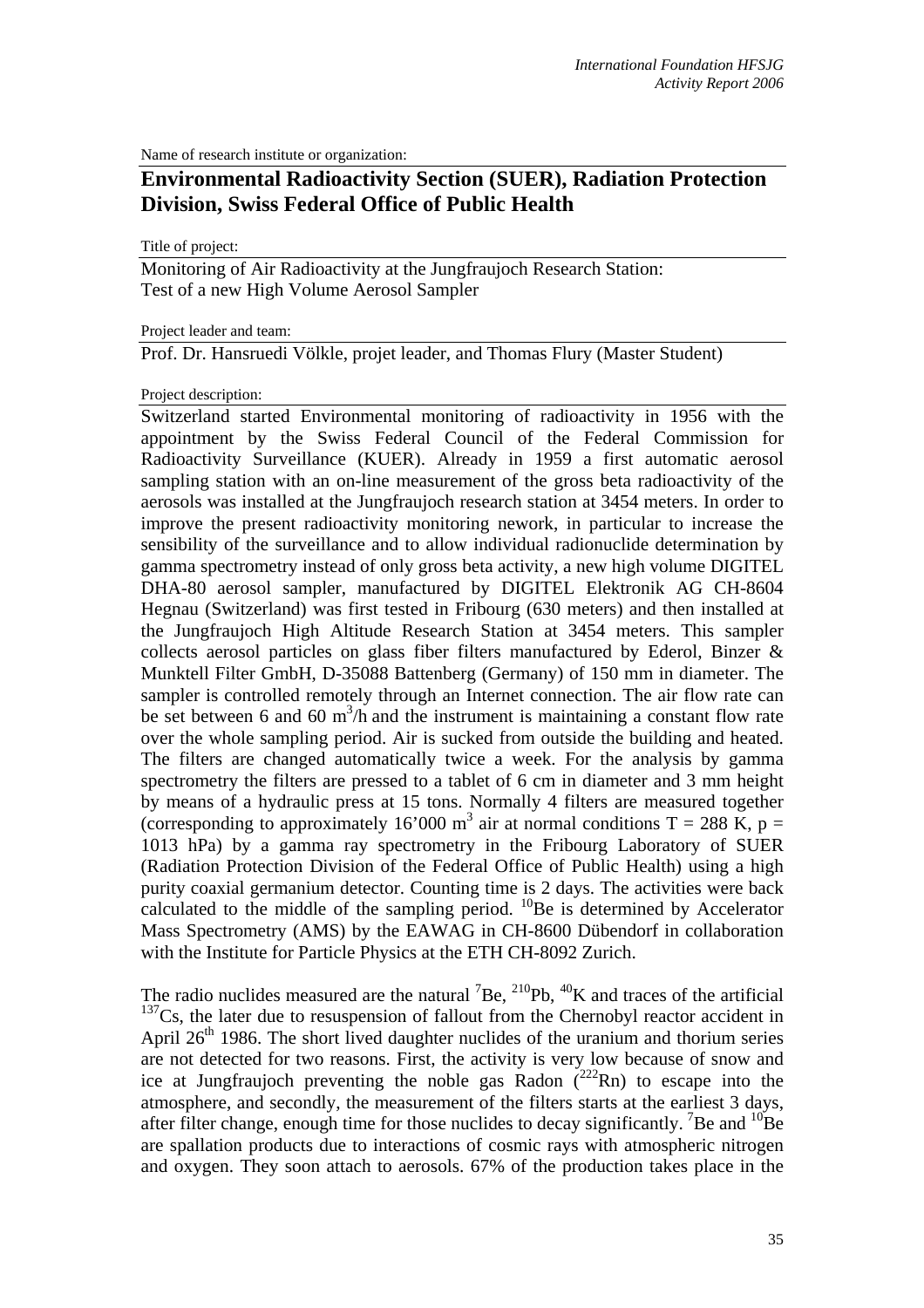stratosphere whilst only 33%, are produced in the troposphere. Together,  ${}^{7}$ Be and  $10$ Be are sensitive tracers of atmospheric transport and stratosphere-troposphere exchange because of their very different half-lives of 53.3 days and  $1.5x10^6$  years respectively. The production ratio  ${}^{10}$ Be/ ${}^{7}$ Be is constant with the altitude, but the concentration increases in the stratosphere due to the longer residence time of aerosols of 1 - 2 years compared to 10 - 35 days in the troposphere. High values of the  ${}^{10}$ Be/ ${}^{7}$ Be ratios therefore indicate the presence of stratospheric air.



**Figure 1.** Natural (<sup>7</sup>Be, <sup>40</sup>K, <sup>210</sup>Pb) and artificial (<sup>137</sup>Cs) radionuclides measured at Jungfraujoch (3454 meters) and comparison with the <sup>7</sup>Be and <sup>210</sup>Pb values from Fribourg (630 meters).

The activities of  ${}^{7}$ Be and  ${}^{210}$ Pb correlate and tend to a common maximum in July and decrease again in August due to precipitation in agreement with measurements from 2000 and 2001 by Tobler et al. (2001). The comparison of the results from Jungfraujoch to those of Fribourg shows the same trends in  ${}^{7}$ Be and  ${}^{210}$ Pb. Higher concentrations of  ${}^{7}$ Be at Jungfraujoch match the higher concentrations of  ${}^{210}$ Pb in Fribourg. Both results arise from the fact that the production of  ${}^{7}$ Be augments with increasing altitude to reach a maximum between 17 and 20 km. Descending the troposphere a part of the <sup>7</sup>Be decays (Residence time 10 to 30 days). For the <sup>210</sup>Pb it is exactly the opposite: <sup>210</sup>Pb, as a long lived daughter nuclide of <sup>222</sup>Rn, ascends from the soil into the atmosphere. Even if  $^{210}$ Pb can reach appreciable altitudes, it comes down by the same sedimentation and precipitation mechanisms as  ${}^{7}$ Be.

Apart from the natural radioisotopes <sup>7</sup>Be, <sup>210</sup>Pb and <sup>40</sup>K in four out of nine samples, <sup>137</sup>Cs (half-life 30 years) was detected with up to 23 micro-Bq/m<sup>3</sup> on May 17<sup>th</sup>. This higher activity was confirmed by measurements of the Physikalisch-Technische Bundesanstalt in Braunschweig, Germany (Personal communication by H. Wershofen, PTB Braunschweig), the Deutscher Wetterdienst in Offenbach and Berlin (Personal communication by Th. Steinkopff, DWD, Offenbach) and the Central Laboratory for Radiological Protection in Warsaw Poland (Personal communication by K. Isajenko and I. Kwiatkowska, Central Laboratory for Radiological Protection).  $137<sub>Cs</sub>$  concentrations were significantly higher at Jungfraujoch than in Fribourg.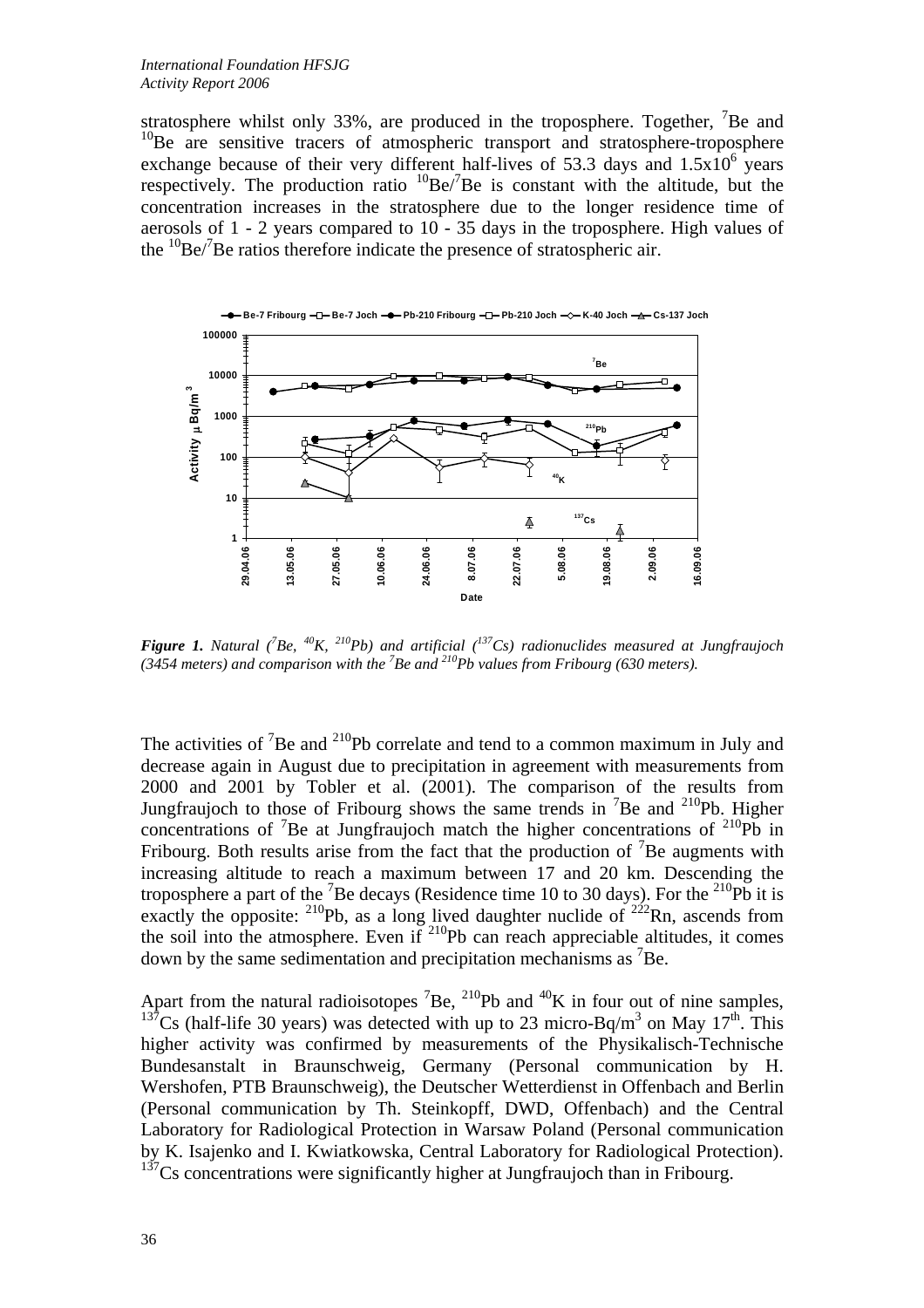

**Figure 4:** Comparison of the <sup>7</sup>Be and <sup>210</sup>Pb concentrations of the air at the Jungfraujoch (3454 meters) *to data from the Physikalisch-Technische Bundesanstalt (Personal communication by H. Wershofen, PTB Braunschweig - Germany, 2006) and the Deutscher Wetterdienst in Offenbach and Berlin (Personal communication by Th. Steinkopff, DWD, Offenbach - Germany, 2006).* 

The DIGITEL aerosol sampler proved to be sufficiently reliable to work at the extreme meteorological conditions at the Jungfraujoch at 3454 meters and the remote control by an Internet connection is very useful. For two-week samples a detection limit for  $137$ Cs of 2 micro-Bq/m<sup>3</sup> is obtained. Natural <sup>7</sup>Be and  $210$ Pb show a good correlation, although their different origins. Convection brings  $^{210}Pb$  in the upper troposphere, where the sedimentation mechanisms are the same for both nuclides. In the future, the radionuclide data of the Jungfraujoch will be introduced into the Global Atmosphere Watch network of the World Meteorological Organization (WMO).

Key words:

## Radioactivity, Nuclear Test Fallout

Collaborating partners/networks:

University of Fribourg

Scientific publications and public outreach 2006:

## **Thesis**

Natural and Artificial Radioactivity Monitoring at the High Altitude Research Station Jungfraujoch: Installation and Test of a New High Volume Aerosol Sampler in combination with Laboratory Gamma-Spectroscopy. Master Thesis in Experimental Physics by Thomas Flury at the University of Fribourg - Switzerland